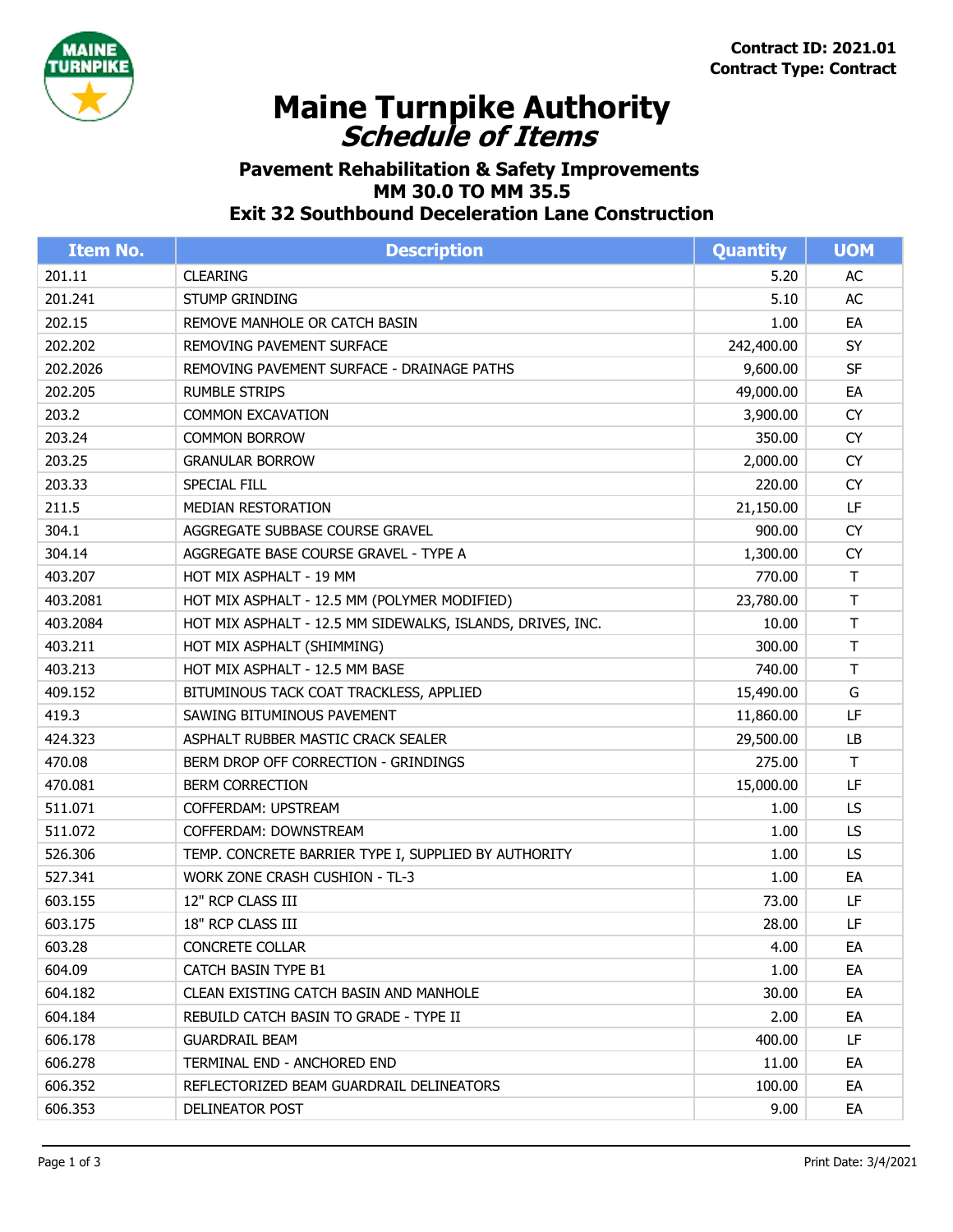

## **Schedule of Items Maine Turnpike Authority**

| <b>Item No.</b> | <b>Description</b>                               | <b>Quantity</b> | <b>UOM</b> |
|-----------------|--------------------------------------------------|-----------------|------------|
| 606.3561        | DELINEATOR POST - REMOVE AND RESET               | 19.00           | EA         |
| 606.3621        | GUARDRAIL ADJUST, SINGLE RAIL                    | 19,500.00       | LF         |
| 606.3622        | GUARDRAIL ADJUST, DOUBLE RAIL                    | 35,150.00       | LF         |
| 606.471         | SINGLE OFFSET BLOCK - W-BEAM                     | 250.00          | EA         |
| 606.48          | SINGLE GALVANIZED STEEL POST                     | 10.00           | EA         |
| 610.08          | PLAIN RIPRAP                                     | 350.00          | <b>CY</b>  |
| 610.2122        | STREAMBED LOG FEATURES                           | 4.00            | EA         |
| 613.319         | EROSION CONTROL BLANKET                          | 18,050.00       | SY         |
| 615.07          | <b>LOAM</b>                                      | 710.00          | <b>CY</b>  |
| 618.14          | SEEDING METHOD NUMBER 2                          | 365.00          | <b>UN</b>  |
| 618.143         | SPECIAL SEEDING                                  | 10.00           | UN         |
| 619.1201        | <b>MULCH</b>                                     | 375.00          | UN         |
| 619.1202        | <b>TEMPORARY MULCH</b>                           | 1.00            | LS.        |
| 620.58          | EROSION CONTROL GEOTEXTILE                       | 810.00          | SY         |
| 626.122         | <b>QUAZITE JUNCTION BOX</b>                      | 6.00            | EA         |
| 626.22          | NON - METALLIC CONDUIT                           | 1,350.00        | LF         |
| 626.32          | 24 INCH DIAMETER FOUNDATION                      | 4.00            | EA         |
| 627.73          | TEMPORARY PAVEMENT MARKING TAPE                  | 7,920.00        | LF         |
| 627.78          | TEMPORARY PAVEMENT MARKING LINE, WHITE OR YELLOW | 204,000.00      | LF         |
| 627.812         | TEMPORARY RAISED PAVEMENT MARKERS                | 10,200.00       | EA         |
| 627.94          | PAVEMENT MARKING TAPE                            | 4,200.00        | LF         |
| 629.05          | HAND LABOR, STRAIGHT TIME                        | 40.00           | <b>HR</b>  |
| 631.12          | ALL PURPOSE EXCAVATOR (INCLUDING OPERATOR)       | 25.00           | <b>HR</b>  |
| 631.133         | SKID STEER (INCLUDING OPERATOR)                  | 20.00           | <b>HR</b>  |
| 631.14          | <b>GRADER (INCLUDING OPERATOR)</b>               | 0.00            | <b>HR</b>  |
| 631.172         | TRUCK - LARGE (INCLUDING OPERATOR)               | 25.00           | <b>HR</b>  |
| 631.32          | CULVERT CLEANER (INCLUDING OPERATOR)             | 10.00           | <b>HR</b>  |
| 631.36          | <b>FOREMAN</b>                                   | 25.00           | <b>HR</b>  |
| 634.208         | REMOVE AND RESET LIGHT STANDARDS                 | 4.00            | EA         |
| 645.271         | REG WARN CONF RTE SIGNS TYPE 1                   | 12.00           | <b>SF</b>  |
| 645.501         | REMOVE AND RESET MAINLINE SIGN NUMBER 1          | 1.00            | LS.        |
| 652.3           | FLASHING ARROW BOARD                             | 9.00            | EA         |
| 652.331         | <b>DRUM</b>                                      | 1.00            | LS.        |
| 652.35          | <b>CONSTRUCTION SIGNS</b>                        | 3,650.00        | <b>SF</b>  |
| 652.361         | MAINTENANCE OF TRAFFIC CONTROL DEVICES           | 1.00            | LS.        |
| 652.41          | PORTABLE - CHANGEABLE MESSAGE SIGN               | 6.00            | EA         |
| 652.45          | TRUCK MOUNTED ATTENUATOR                         | 134.00          | CD         |